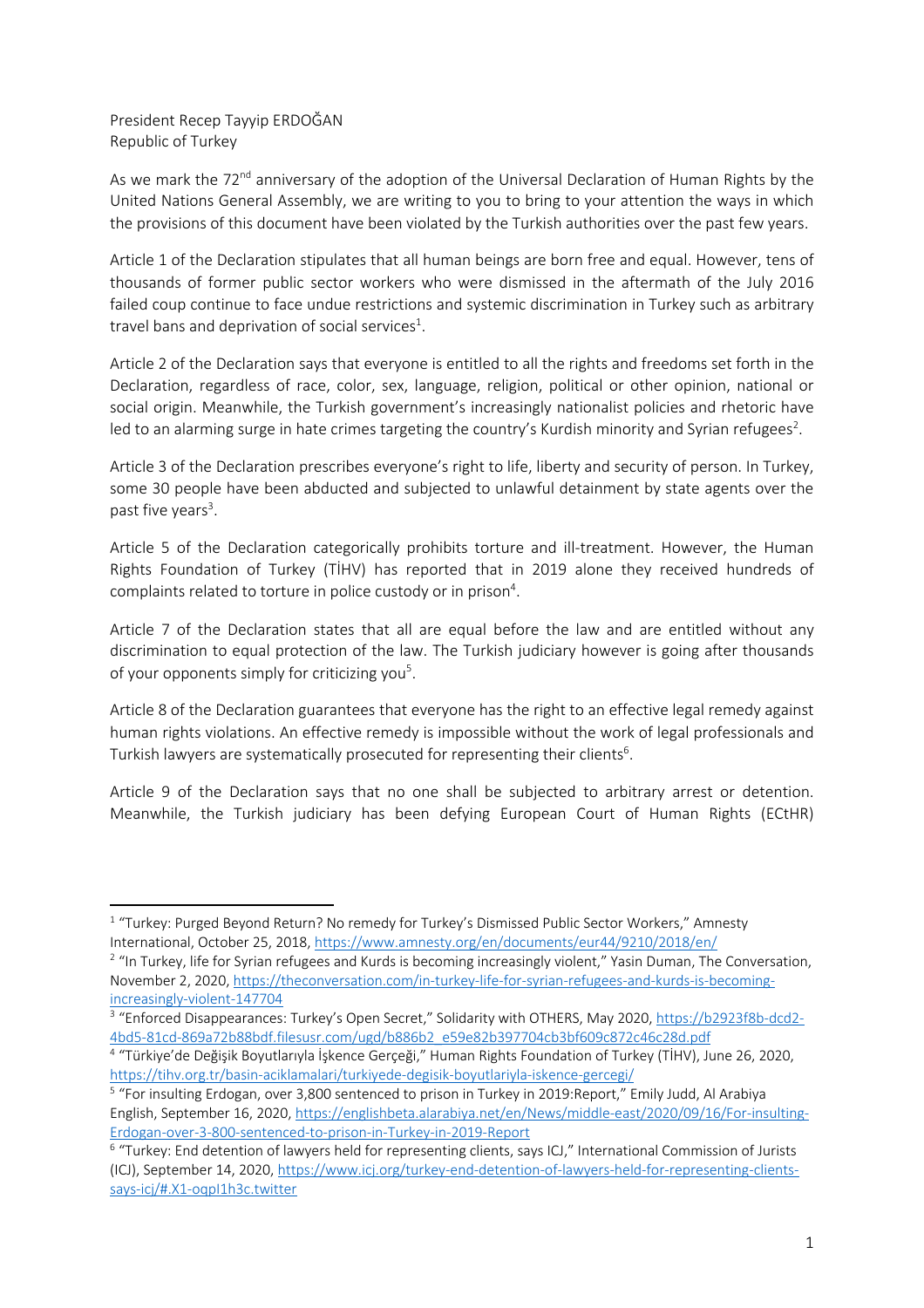judgments ordering the release of civil society leader Osman Kavala<sup>7</sup> and Kurdish politician Selahattin Demirtaş<sup>8</sup>.

Article 10 of the Declaration stipulates that everyone faced with a criminal charge is entitled in full equality to a fair and public hearing by an independent and impartial tribunal. Yet the Council of Europe's human rights commissioner has reported that criminal procedure in Turkey has been reduced to a mere formality, especially in terrorism-related trials which resulted in the imprisonment of tens of thousands of people with no record of violence<sup>9</sup>.

Article 11 of the Declaration prescribes everyone's right to be presumed innocent until proven guilty. In Turkey, those purged from public sector are systematically treated by official authorities as secondclass citizens and in order to end this, they are required to prove their innocence to an *ad hoc* commission which the United Nations, along with many observers, found to be lacking in independence<sup>10</sup>.

Article 12 of the Declaration prohibits arbitrary interference with privacy and correspondence. However, Amnesty Turkey's Honorary Chair Taner Kılıç, like thousands of others, has been sentenced to imprisonment on terrorism charges, simply for having downloaded a messaging app on his phone<sup>11</sup>.

Article 13 of the Declaration guarantees everyone's right to freedom of movement in and outside his/her country. Yet, Turkey's arbitrary passport cancellations has left tens of thousands of people unable to travel, even in cases involving critical health issues that required treatment outside Turkey<sup>12</sup>.

Article 14 of the Declaration states that everyone has the right to seek asylum from persecution. Several reports have recently revealed that Turkey is sending Muslim Uighurs back to China where they are likely to face genocidal atrocities $13$ .

Article 15 of the Declaration protects everyone's right to a nationality. Yet, Turkey's consulates systematically deny consular services to certain citizens, leaving their newborn children stateless<sup>14</sup>.

https://www.ohchr.org/Documents/Countries/TR/2018-03-19\_Second\_OHCHR\_Turkey\_Report.pdf

<sup>7</sup> "Implementing ECHR judgments: Council of Europe urges Turkey to release Osman Kavala," Council of Europe Committee of Ministers, September 4, 2020, https://www.coe.int/en/web/portal/-/implementing-echrjudgments-council-of-europe-urges-turkey-to-release-osman-kavala

<sup>8</sup> "Turkish court rejects European rights court ruling to release top Kurdish politician," Deutsche Welle, November 30, 2018, https://www.dw.com/en/turkish-court-rejects-european-rights-court-ruling-to-release-topkurdish-politician/a-46532769

<sup>&</sup>lt;sup>9</sup> "Turkey needs to put an end to arbitrariness in the judiciary and to protect human rights defenders," Dunja Mijatovic, Council of Europe Commissioner for Human Rights, July 8, 2019,

https://www.coe.int/en/web/commissioner/-/turkey-needs-to-put-an-end-to-arbitrariness-in-the-judiciary-andto-protect-human-rights-defenders

<sup>&</sup>lt;sup>10</sup> "Report on the impact of the state of emergency on human rights in Turkey, including an update on the South-East," Office of the United Nations High Commissioner for Human Rights, March 2018,

<sup>&</sup>lt;sup>11</sup> "Turkey: Court deals crushing blow for human rights and for justice as four activists convicted," Amnesty International, July 3, 2020, https://www.amnesty.org/en/latest/news/2020/07/turkey-court-deals-crushingblow-for-human-rights-and-for-justice-as-four-activists-convicted/

<sup>&</sup>lt;sup>12</sup> "Death of Ahmet Burhan Ataç reveals plight of children caught up in Turkey's massive purge," Stockholm Center for Freedom, May 10, 2020, https://stockholmcf.org/death-of-ahmet-burhan-atac-reveals-plight-ofchildren-caught-up-in-turkeys-massive-purge/

<sup>&</sup>lt;sup>13</sup> "How Turkey is sending Muslim Uighurs back to China without breaking its promise," The Telegraph, July 26, 2020, https://www.telegraph.co.uk/news/2020/07/26/turkey-sending-muslim-uighurs-back-china-withoutbreaking-promise/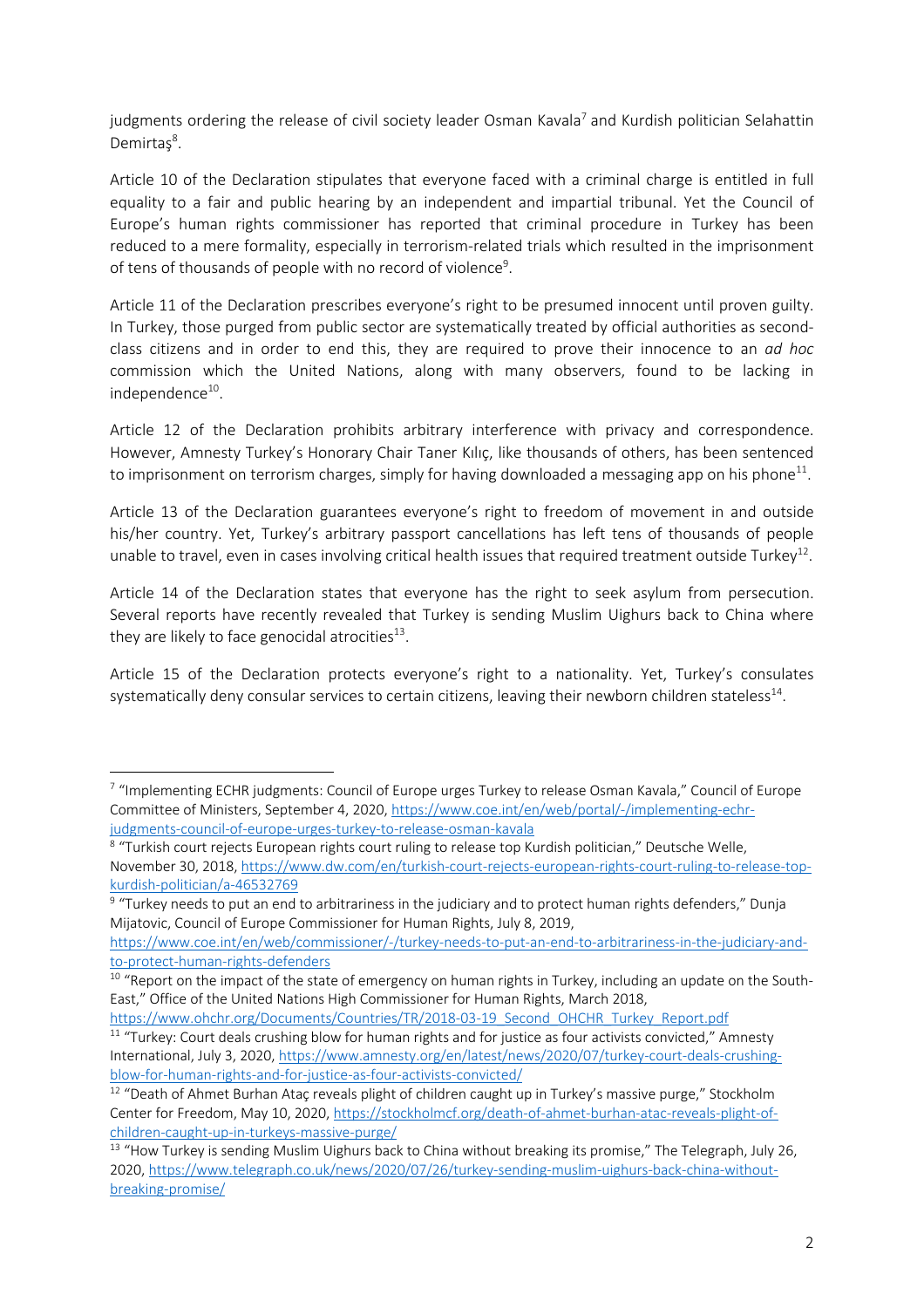Article 17 of the Declaration says that everyone has the right to own property. However, the Turkish government arbitrarily seized assets worth billions of dollars from its critics<sup>15</sup>.

Article 18 of the Declaration guarantees everyone's right to freedom of religion. Yet, Turkey continues to discriminate against its Alevi community by refusing to grant legal status to their prayer halls<sup>16</sup>.

Article 19 of the Declaration states that everyone has the right to freedom of expression. Over the past few years, Turkey has been a global leader in jailing journalists on account of their publications<sup>17</sup>.

Article 20 of the Declaration prescribes everyone's right to freedom of peaceful assembly. However, several activists such as Acun Karadağ, Nazan Bozkurt and Alev Şahin have been held behind bars for months due to their peaceful protests, which were often violently suppressed by the police $18$ .

Article 21 of the Declaration stipulates that everyone has the right to take part in the government of his/her country. Meanwhile, the Turkish government has ousted dozens of elected mayors from office without substantial evidence of wrongdoing, in clear disregard of the voting rights of Turkey's predominantly Kurdish regions<sup>19</sup>.

Article 23 of the Declaration says that everyone has the right to work and to protection against unemployment. Yet, during the post-coup purge, Turkey arbitrarily revoked the licenses of tens of thousands of teachers, cutting off their access to their profession<sup>20</sup>.

Article 25 of the Declaration protects everyone's right to a standard of living adequate for his/her health and well-being as well as medical care when necessary. The Turkish authorities systematically deny treatment to sick inmates<sup>21</sup> and the government's early release law to ease overcrowding amid the Covid-19 pandemic explicitly discriminated against thousands of political prisoners<sup>22</sup>.

The Universal Declaration of Human Rights comprises of a total of 30 articles. The widespread and systematic abuses we have described above correspond to two thirds of the world's most basic human rights document to which the Republic of Turkey is a signatory.

<sup>&</sup>lt;sup>14</sup> "Arbitrary deprivation of nationality and denial of consular services to Turkish citizens," Policy Brief, Institute on Statelessness and Inclusion, July 2017, https://files.institutesi.org/policy-brief-Turkey-arbitrary-deprivationof-nationality\_2017.pdf

<sup>15</sup> "Assets worth \$11bn seized in Turkey crackdown," Mehul Srivastava, Financial Times, July 7, 2017, https://www.ft.com/content/fed595d0-631e-11e7-8814-0ac7eb84e5f1

<sup>&</sup>lt;sup>16</sup> "The Alevis' fight for recognition in Turkey," Tunca Öğreten, Deutsche Welle, January 26, 2020, https://www.dw.com/en/the-alevis-fight-for-recognition-in-turkey/a-52154523

<sup>&</sup>lt;sup>17</sup> "China, Turkey, Saudi Arabia, Egypt are world's worst jailers of journalists," Elana Beiser, Committee to Protect Journalists, December 2019, https://cpj.org/reports/2019/12/journalists-jailed-china-turkey-saudi-arabia-egypt/ <sup>18</sup> "Gözaltındaki Yüksel direnişçileri tutuklandı," Dokuz8Haber, August 22, 2020,

https://dokuz8haber.net/gundem/gozaltindaki-yuksel-direniscileri-tutuklandi/

<sup>&</sup>lt;sup>19</sup> "Turkey: Kurdish Mayors' Removal Violates Voters' Rights," Human Rights Watch, February 7, 2020,

https://www.hrw.org/news/2020/02/07/turkey-kurdish-mayors-removal-violates-voters-rights

<sup>&</sup>lt;sup>20</sup> "Turkey coup: Purge widens to education sector," BBC News, July 19, 2016, https://www.bbc.com/news/world-europe-36838347

<sup>&</sup>lt;sup>21</sup> "Sick prisoners in Turkey say they are denied treatment," Duvar English, April 8, 2020, https://www.duvarenglish.com/human-rights/2020/04/08/sick-prisoners-in-turkey-say-they-are-deniedtreatment

<sup>&</sup>lt;sup>22</sup> "Outrage over denial of amnesty for Turkish political prisoners," The Guardian, March 31, 2020, https://www.theguardian.com/world/2020/mar/31/outrage-over-denial-of-amnesty-for-turkish-politicalprisoners